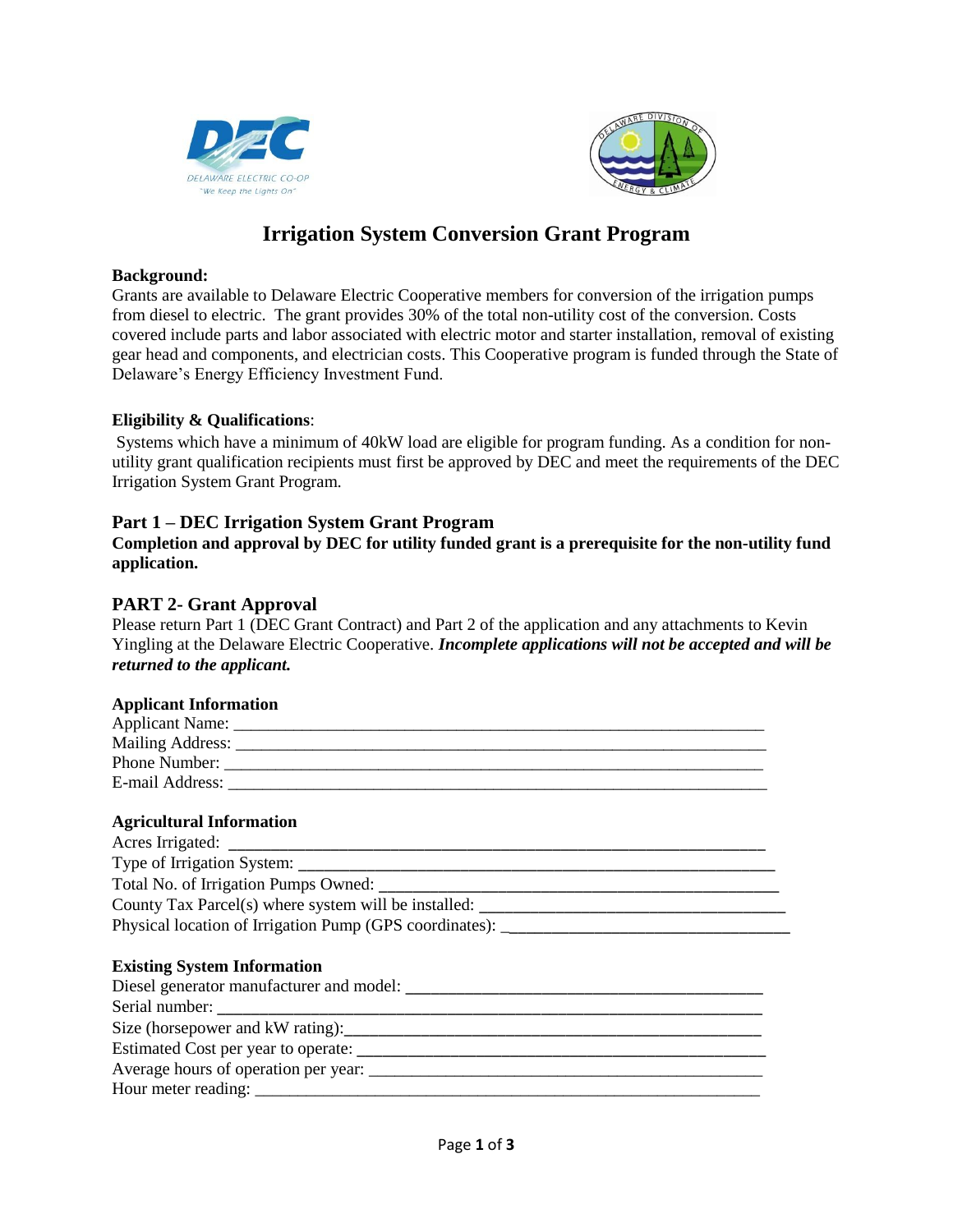#### **New System Information**

| Manufacturer name and model of new electric motor:  |  |
|-----------------------------------------------------|--|
|                                                     |  |
|                                                     |  |
|                                                     |  |
| Number of hours worked for conversion/installation: |  |
|                                                     |  |

#### **Additional Information**:

Please provide a copy of the following information with this document:

- 1. Copy of approved DEC Irrigation Grant Contract
- 2. Copy of installer quote for irrigation system electric conversion
- 3. Previous 12 months of fuel usage data (gallons and cost)
- 4. Copy of existing well allocation permit

#### **PART 3- Grant Payment**

#### **After installation is complete, please complete the following to receive grant payment:**

- 1. Submit the following to Kevin Yingling at DEC:
	- a. Copy of your award notice.
	- b. Copy of paid installer invoice.
	- c. Send evidence of diesel engine scraped (before and after pictures and scrap yard receipt) **OR** Signed Low or No Use Exemption Form (attached).
- 2. Grant payments will be made through the State of Delaware. A complete W-9 must be submitted online<http://accounting.delaware.gov/w9.shtml>

#### **Application Statement:**

- 1. I certify the information provided in this application is accurate and true.
- 2. As required by law and under the appropriate rate schedule of DEC, I pay the State Public Utility Tax.
- 3. I certify that all the existing equipment/engines referred to in this application are operational.
- 4. I understand as a participant that programs have limited funds and shall terminate upon depletion of program funding.
- 5. I agree to the above statements by signing below.

**Applicant Name (Print)** 

**Applicant Signature Date**

\_\_\_\_\_\_\_\_\_\_\_\_\_\_\_\_\_\_\_\_\_\_\_\_\_\_\_\_\_\_\_\_

**\_\_\_\_\_\_\_\_\_\_\_\_\_\_\_\_\_\_\_\_\_\_\_\_\_\_\_\_\_\_\_\_**